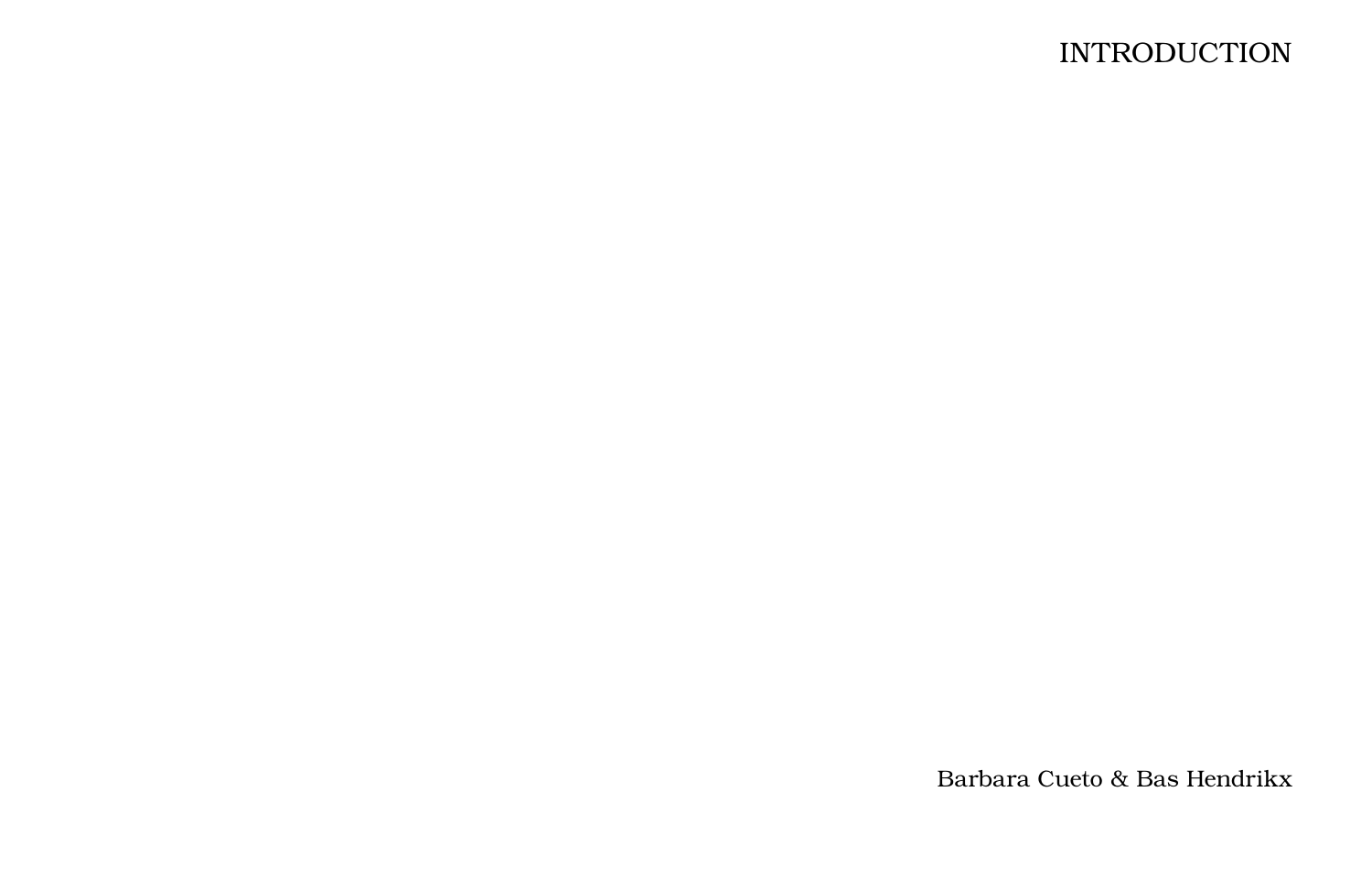Authenticity has become the ultimate asset. Originally, it was linked to the idea of a core of a thing—its essence. Recently, however, as a consequence of globalization and the ubiquity of technology, we are witnessing new ways of creating authenticity and processes of authentication that differ radically from this traditional notion. The longing to be true to oneself has become a cliché. The Internet is deeply embedded in our day-to-day lives, transforming our routines and allowing us to multiply ourselves in avatars and profiles. It is easy to disregard authenticity as just a hollow shell, but its presence and force are undeniable in these times of digital hegemony. How can one be true to infinite scrolling?

There was a promise that access to information via digital means would be democratized, but instead we have seen digital surveillance and an overabundance of images. Moreover, the digital revolution has given way to the post-digital era, which no longer distinguishes between on- and offline, and which embeds and normalises digital technology in almost every personal relation, labour condition or aesthetic practice. And the concept of authenticity has been a casualty of this change: initially clearly defined and with a well-delineated referential scope, it has seen that its sharpness dissolve in the post-digital era.

Prefixing 'digital' with 'post-' moves us, in referential terms, beyond the era before the internet entangled day-to-day experiences with this and that technology, and users hadn't yet lost their naiveté about

the implications of using digital technologies in their lives. At the same time, we think 'post-digital' is more apt than 'postinternet', which often describes objects or concepts that find their source online and that are then translated back into a physical form. Instead, post-digital allows us to discuss a wider range of behaviours and processes in which on- and offline are mutually intertwined and which have left an undeniable imprint on society.

Airbnb, the online platform, with its slogan, 'Live Like a Local', has considerably altered the way in which we travel and use our own homes. Many cities, such as Amsterdam<sup>1</sup> and Barcelona,<sup>2</sup> are seeing rising house prices, gentrified neighbourhoods, and the displacement of local communities. The effects being wrought by the digital sphere have also been seen in surprises such as Brexit and Trump's election, which have been enabled in part by phenomena that have been developing for years, such as the decay of print media as a central source of information and the rise of social media and the filter bubble.3 Even groups such as ISIS make their strategic use of digital media. The effects of digital tools and platforms are constantly present: no longer merely

virtual, they can be found in our cities, in government, and in our identities.

The term 'authentic' is used to mean either 'of undisputed origin or authorship' or, less rigidly,



"Airbnb Effect": Is It Real, And What Is It Doing to a City Like Amsterdam?', *The Guardian*, 16 October 2016.

Renate van der Zee, 'The

1

2 Stephen Burgen, 'Barcelona Marches to Curb Negative Effects of Tourism Boom', *The Guardian*, 29 January 2017.

3 See Eli Pariser, *The Filter Bubble: What the Internet Is Hiding from You* (London, 2011).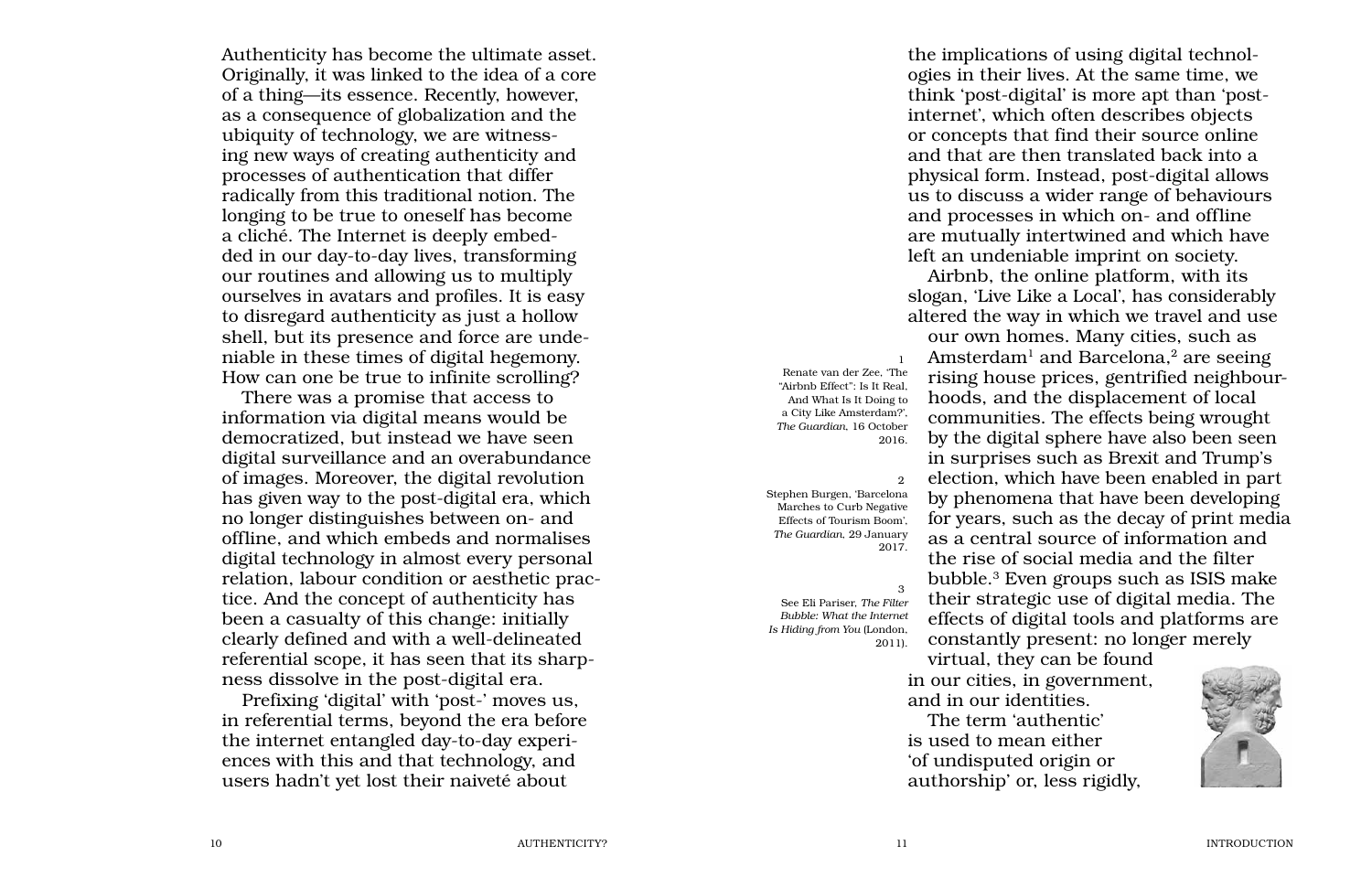'faithful to an original'. To say that some thing is authentic is to say that it is what it professes (or is reputed) to be, in terms of its origin or its authorship. But things get more complicated when we discuss authenticity as a characteristic of people.

What is it to be oneself? The question raises metaphysical, epistemological, and moral issues. For Kierkegaard, authenticity relies on religious faith. Nietzsche's athe ist interpretation involves seeking truth without the use of virtues. And in exis tentialism, authenticity depends on the degree to which one is true to one's own character despite external pressures.

The Romantic notion of authenticity was about introspection, about getting to know one's true self. It was an internal process, closely related to the etymolog ical meaning of *autos* (self) and *hentes* (being). This shifted in the post-digital context, where authenticity becomes a process that can be purchased and enacted. We share personal information about our lives, work, and relationships on social-media profiles, trading anonym ity for the power of social networking. Authenticity is performed, and requires an audience. The process has been externalised. Authenticity is in the eye of the beholder, so to say. Digital technologies have affected both the nature of identity and its socio-cultural function. While the idea of identity is not synonymous with the idea of self, the post-digital era contributes to a dislocation of identity from corporeal being, thus dismantling the concept of

identity and, in turn, the idea of an authen tic self. Or, as Chus Martínez puts it: 'By performing the self, one becomes the self.'

It could be said that there is an authen ticity industry that constantly attempts to stage the effects of the genuine. Consum ers want to acquire the products in which that genuineness inheres. Authenticity is featured as a central concept in brand strategies: businesses rebrand their prod ucts as authentic, and buyers respond by crediting themselves with a sense of discernment for buying them. Authentic commodities are similar in some ways to luxury goods, including in the ways they impart privilege. The same level of privi lege that it is observed in consumer society is found in the virtual space. The digital sphere is not devoid of schemes of inclu sion and exclusion, since the construction of authentic experiences is intrinsically biased because structural oppression, as Jazmina Figueroa points out in her text.

The value of authenticity, as it applies to commodities, increasingly applies to cultural artefacts too. The status of a unique work of art or a heritage landmark has changed. Provenance issues are at play not only for heritage items, but increasingly for digital art and culture as well. The circulation of

digital files often increases their value, while erasing dilemmas in terms of origin, which become unimportant when one assesses their worth. Moreover, new tools, including digital tools such as

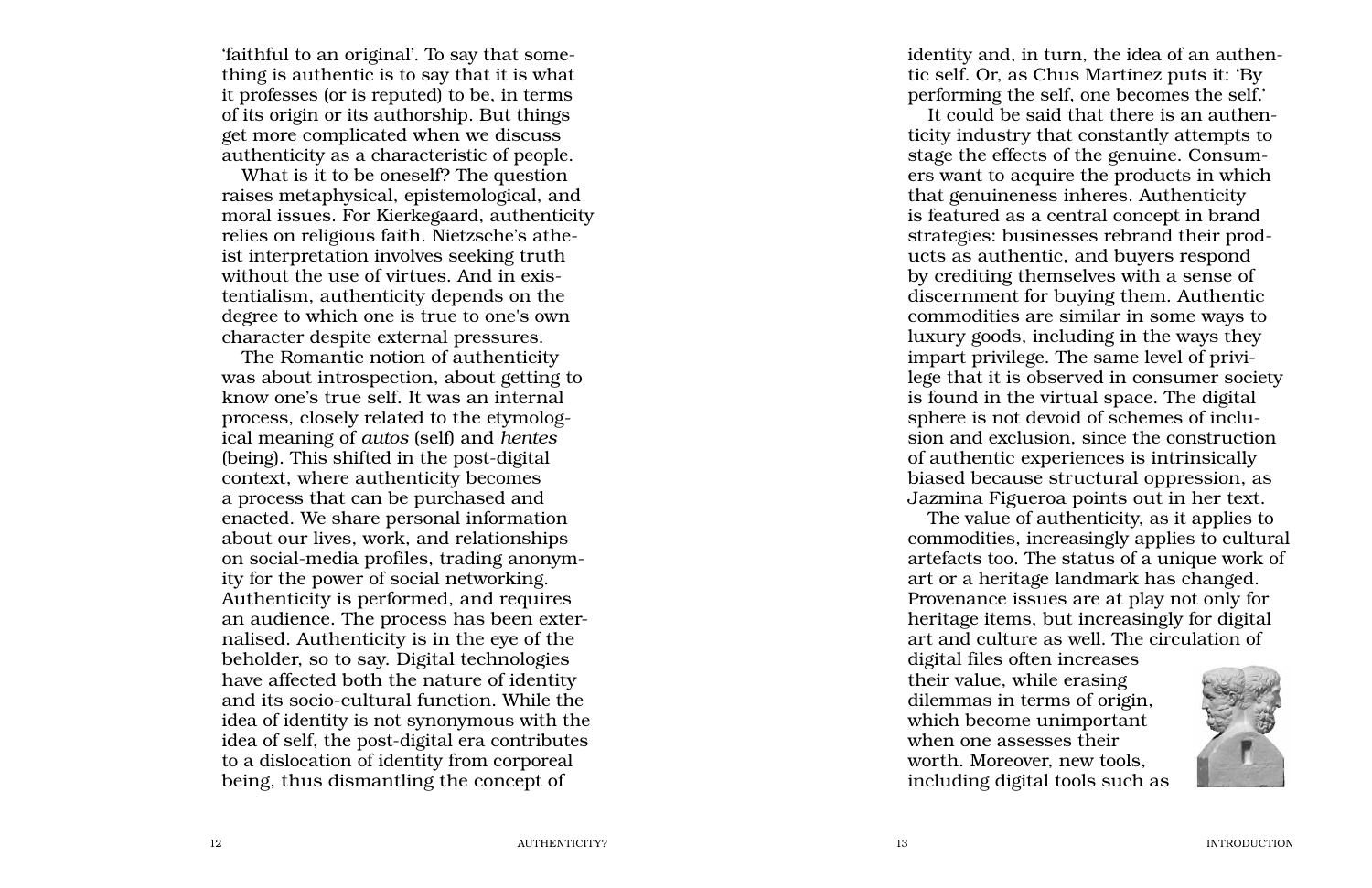4

A blockchain is a distrib uted database containing a continuously growing list of records, each of which is time-stamped and linked to the preced ing block. Blockchains are used, for instance, to record transactions in the virtual currency Bitcoin.

blockchain, 4 provide new solutions for authentication.

Historically, there have been two criteria that had to be met in order for something to be regarded as authen tic: provenance and content. Authentic objects and personas are original, real and pure: they are what they claim to

be, and their origins are known and can be verified: essence and appearance are one. These forms of authenticity are not always appropriate when dealing with the post-digital context, nor are they equally important in all situations. The opposite of each may then be whatever is superficial, false, deceptive, or just new. A revision of both is needed in order for a new framework for authenticity, in its current meaning, to be established. As David Joselit puts it: 'Instead of aura, there is buzz.'

Based on experiences and talks at the Impakt Festival, which took place in Octo ber 2016 in Utrecht, the Netherlands, this book is a collection of reflections and observations, from political, social, technological, and artistic perspectives, on contempo rary authenticity. In this way, the book turns authenticity into a fruitful point of departure for the analysis and better understanding of changes in the post-digital age.

The book starts with three essays that address the new conceptualiza tion of authenticity as an agent of affect. Timotheus Vermeulen questions the validity of authenticity by contrasting an existentialist notion with one found in one's own subjectivities. Rob Horning

explores the allure of authenticity in our consumer society, and delves into how it is perceived and commercialized, in order in turn to reframe the notion of authen ticity as a tool for products and personal branding. For his part, Beny Wagner uses memories, metaphors, and pop-cultural references to draw an analogy between the extraction of resources and the extraction of affect and memory from people.

The next three texts in the collection look into authenticity in relation to provenance, tapping into its repercus sions in artworks and heritage. David Joselit maps the difficulties of exhibiting cultural-heritage items that have been uprooted from their original find spot. Erika Balsom discusses the comeback authenticity is making in contemporary exhibitions, and interrogates how it is being used and the purposes it is being put to. McKenzie Wark addresses ques tions around authenticity from by looking at the circulatory value of digital images.

Jazmina Figueroa, Mat Dryhurst and Holly Herndon, and Franco 'Bifo' Berardi each delve in different ways into the political impact of digital technologies for authen ticity. Jazmina argues that the constitution of the hegemonic authentic in virtual

spaces deletes the position of marginalized groups, thus generating a situation of inherent discrimination. In the interview we conducted with Mat Dryhurst and Holly Herndon, we inquired about



**INTRODUCTION**